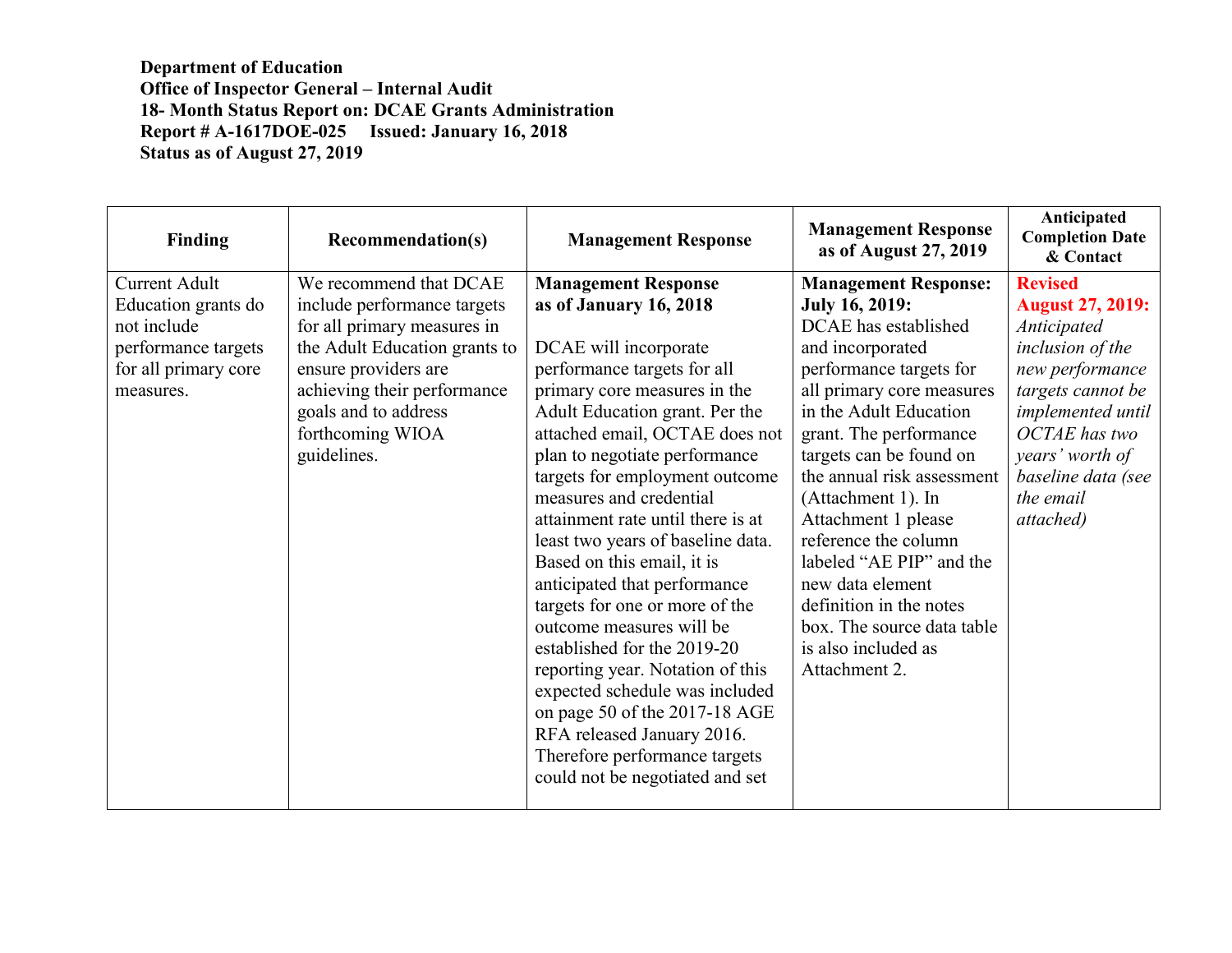**Department of Education Office of Inspector General – Internal Audit 18- Month Status Report on: DCAE Grants Administration Report # A-1617DOE-025 Issued: January 16, 2018 Status as of August 27, 2019**

| <b>Finding</b> | <b>Recommendation(s)</b> | <b>Management Response</b>                                                                                                                                                                                                          | <b>Management Response</b><br>as of August 27, 2019                                                                                                                                                                        | Anticipated<br><b>Completion Date</b><br>& Contact |
|----------------|--------------------------|-------------------------------------------------------------------------------------------------------------------------------------------------------------------------------------------------------------------------------------|----------------------------------------------------------------------------------------------------------------------------------------------------------------------------------------------------------------------------|----------------------------------------------------|
|                |                          | for local agencies prior to<br>reporting year 2019-20.<br>Anticipated Completion: July 1,<br>2019                                                                                                                                   | <b>Revised Management</b><br><b>Response</b><br>as of August 27, 2019                                                                                                                                                      |                                                    |
|                |                          | <b>Management Response</b><br>as of May 31, 2018<br><b>Action Taken: DCAE will</b><br>incorporate performance targets<br>for all primary core measures in<br>the Adult Education grant by<br>July 1, 2019.                          | The "new" performance<br>targets will be included in<br>the Adult Education<br>Performance<br><b>Improvement Plan once</b><br>the baseline data and<br>local level performance<br>targets are determined.                  |                                                    |
|                |                          | Evidence: Attachment C [Email]<br>attachment from the Office of<br>Career, Technical and Adult<br>Education (OCTAE)]<br>Estimated Completion: July 1,<br>2019<br>DCAE is currently moving in the<br>direction of implementing Adult | FDOE is not allowed to<br>add performance targets<br>to the RFAs, until the<br>appropriate<br>accountability levels are<br>agreed upon with USDOE<br>Federal Office of Career<br>Technical and Adult<br>Education (OCTAE). |                                                    |